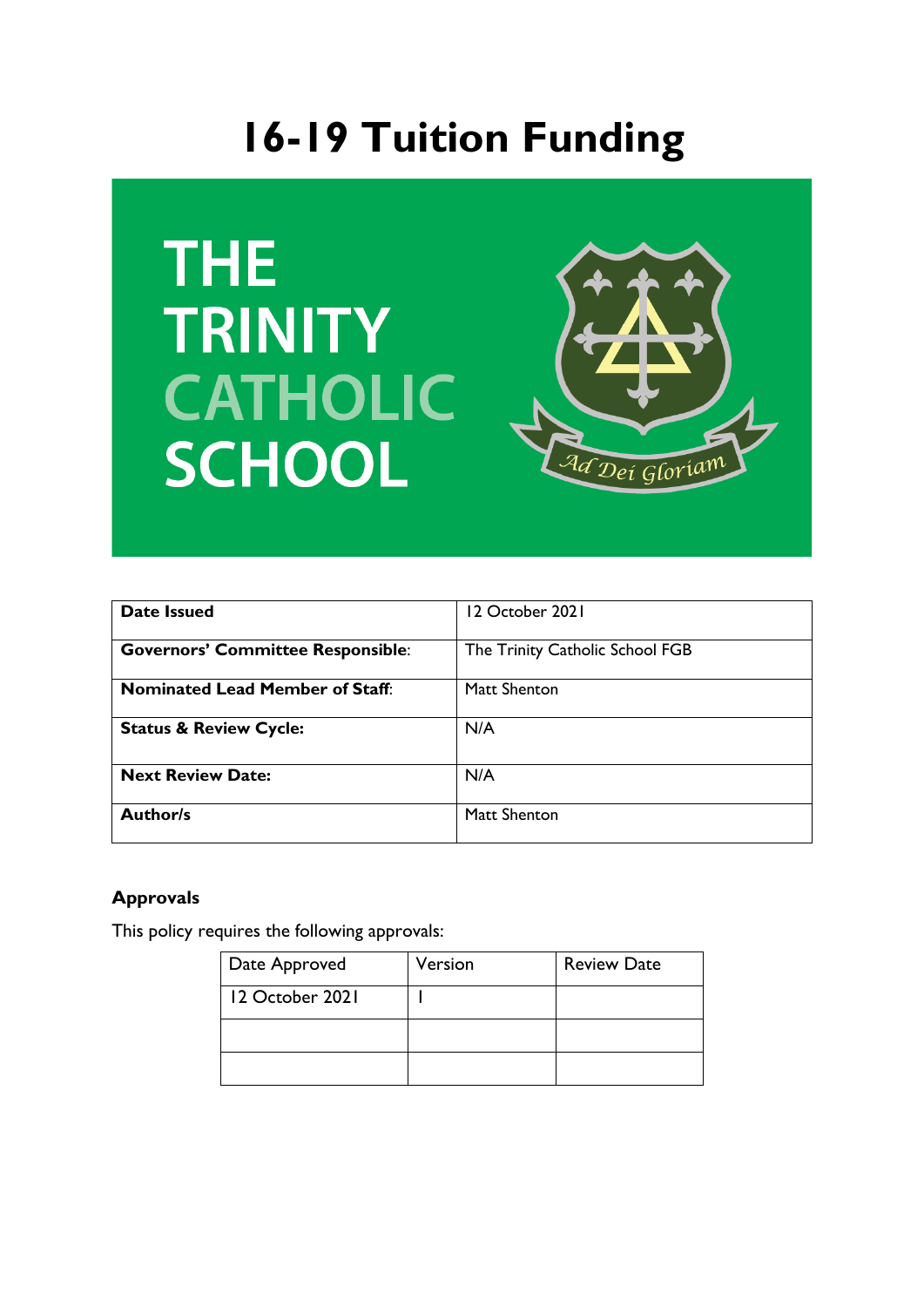## **16-19 Tuition Funding**

The ESFA has made funding available to colleges to support students who have had their learning affected by the Coronavirus pandemic. The Tuition Fund is ring-fenced for schools, colleges and all other 16 to 19 providers to mitigate the disruption to learning arising from coronavirus.

The funding can be used to provide small group tuition for 16-19-year olds on a study programme where their learning has been disrupted and they have a GCSE Maths and / or English grade of 4 or below at age 16. Although the support is targeted based on prior attainment in maths/English, the funding is not limited to support in these subjects, and will be provided according to need across a variety of subjects. It is also for students who have a grade 4 or English and/or maths, are from an economically disadvantaged background and would need catch-up support. These are defined as students from the 27% most economically deprived areas of the country based on the index of multiple deprivation

Support is being prioritised where students will benefit most from small group tuition, and particular regard is being given to the requirements of disadvantaged students and students with special educational needs and disabilities (SEND).

#### **Examples of some of the support that Trinity School will be offering are:**

- GCSE resit preparation
- Support for SEND and High Needs Students
- SEND support to catch up on academic skills and learning that are important for preparation for adulthood
- Catch-up sessions for knowledge and skills development
- 1 to 1 or small group (no more than 5) study skills sessions to support academic progress.

#### **Implementation**

The Trinity School will use the funding as follows:

- Continued employment of a sixth form administrator who supports students including those aged between 16-19 year olds impacted by the COVID-19 pandemic.
- Increasing the hours of some staff.
- Small groups will contain no more than 5 learners (or 7 learners in exceptional circumstances).
- Run 1 to 1 or small group sessions in addition to the existing timetabled hours, where appropriate and beneficial to the learner.
- Support will be offered and provided based on the individual needs of each student.
- Support sessions will be prioritised for the following students:
- o Those with an Education, Health and Care (EHC) Plan
- o Those 16-18 year old learners with a Special Educational Needs and Disabilities (SEND)
- o Those who have a grade 4 or below in GCSE Maths and/or English
- o Those students most disadvantaged (from the 27% most economically deprived areas of the country based on the index of multiple deprivation)
- o Those classed as vulnerable or impacted most by the pandemic.